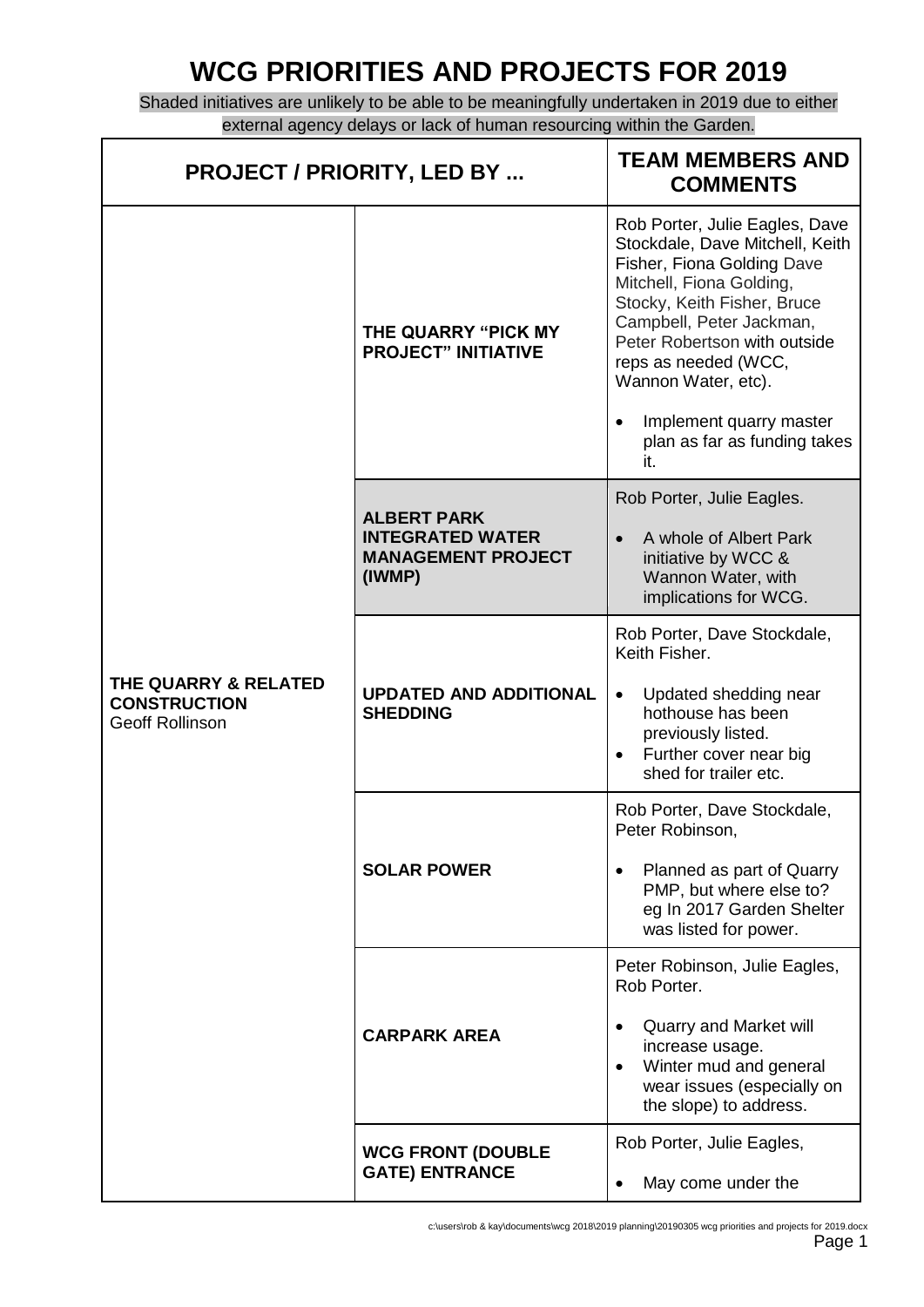| <b>PROJECT / PRIORITY, LED BY </b>                                                                                                                                                                                                                                                                                                                                                                |                                                                       | <b>TEAM MEMBERS AND</b><br><b>COMMENTS</b>                                                                                                                                                                                                                                  |
|---------------------------------------------------------------------------------------------------------------------------------------------------------------------------------------------------------------------------------------------------------------------------------------------------------------------------------------------------------------------------------------------------|-----------------------------------------------------------------------|-----------------------------------------------------------------------------------------------------------------------------------------------------------------------------------------------------------------------------------------------------------------------------|
|                                                                                                                                                                                                                                                                                                                                                                                                   |                                                                       | Marketing Group-<br>certainly a shared interest.                                                                                                                                                                                                                            |
|                                                                                                                                                                                                                                                                                                                                                                                                   | <b>HERB PATCH</b><br>Dianne Membrey.                                  | ## names?<br>Meet every Tuesday.<br>Maintain and propagate<br>current collection.<br>Expand collection as team<br>sees fit.                                                                                                                                                 |
|                                                                                                                                                                                                                                                                                                                                                                                                   | <b>HUB</b><br>Formal leader to nominate.                              | Christine Morriss, Julie Eagles,<br>Coordinate cleaning,<br>organisation, booked<br>usage,                                                                                                                                                                                  |
|                                                                                                                                                                                                                                                                                                                                                                                                   | <b>BUSH FOOD</b><br><b>Rob Porter</b>                                 | Wilma Trew, Dave Stockdale,<br>Meet every 3 <sup>rd</sup> Saturday<br>9:00-12:00                                                                                                                                                                                            |
| <b>COMMUNAL AREAS &amp;</b><br><b>REGULAR COMMUNAL</b><br><b>ACTIVITIES</b><br>1. For guidelines see<br>"Guidelines for Communal                                                                                                                                                                                                                                                                  | <b>HOT HOUSE</b><br>Formal group to create                            | John Madden currently<br>informal leader.<br><b>Anne-Marie Coulton</b>                                                                                                                                                                                                      |
| Areas in the Garden 2018"<br>- update expected after<br>consultation in 2019.<br>2. Liaison between area<br>leaders to both inform of<br>what's happening overall<br>and also plan mutual<br>support (eg hot house<br>plantings could support<br>communal vegies,<br>individual plots, bush food,<br>perhaps market as long<br>as planning occurs and<br>work shared in an<br>organised manner.). | <b>VEGIE PATCH</b><br>Formal group to create (Rob to<br>call meeting) | Formal group to create<br>Anne-Marie Coulton;                                                                                                                                                                                                                               |
|                                                                                                                                                                                                                                                                                                                                                                                                   | <b>FRUIT TREES</b><br>David Stockdale                                 | Rob Porter,<br>Maintain trees. Try and<br>identify current trees to<br>specific type (eg "gala<br>apple", not "apple"). Plan<br>future plantings. Identify<br>purpose of harvests well<br>ahead of time. Eg<br>distribution to members,<br>preserves, festival<br>harvests, |
|                                                                                                                                                                                                                                                                                                                                                                                                   | <b>CHOOK HILTON</b><br>Sue Coulson                                    | For Chook Crew members see<br>last page of this document.<br>Showcase backyard<br>chooks.<br>Determine policy for bird<br>$\bullet$<br>turnover (keep until death<br>or keep while productive??)<br>Consider other poultry (eg<br>ducks?)                                   |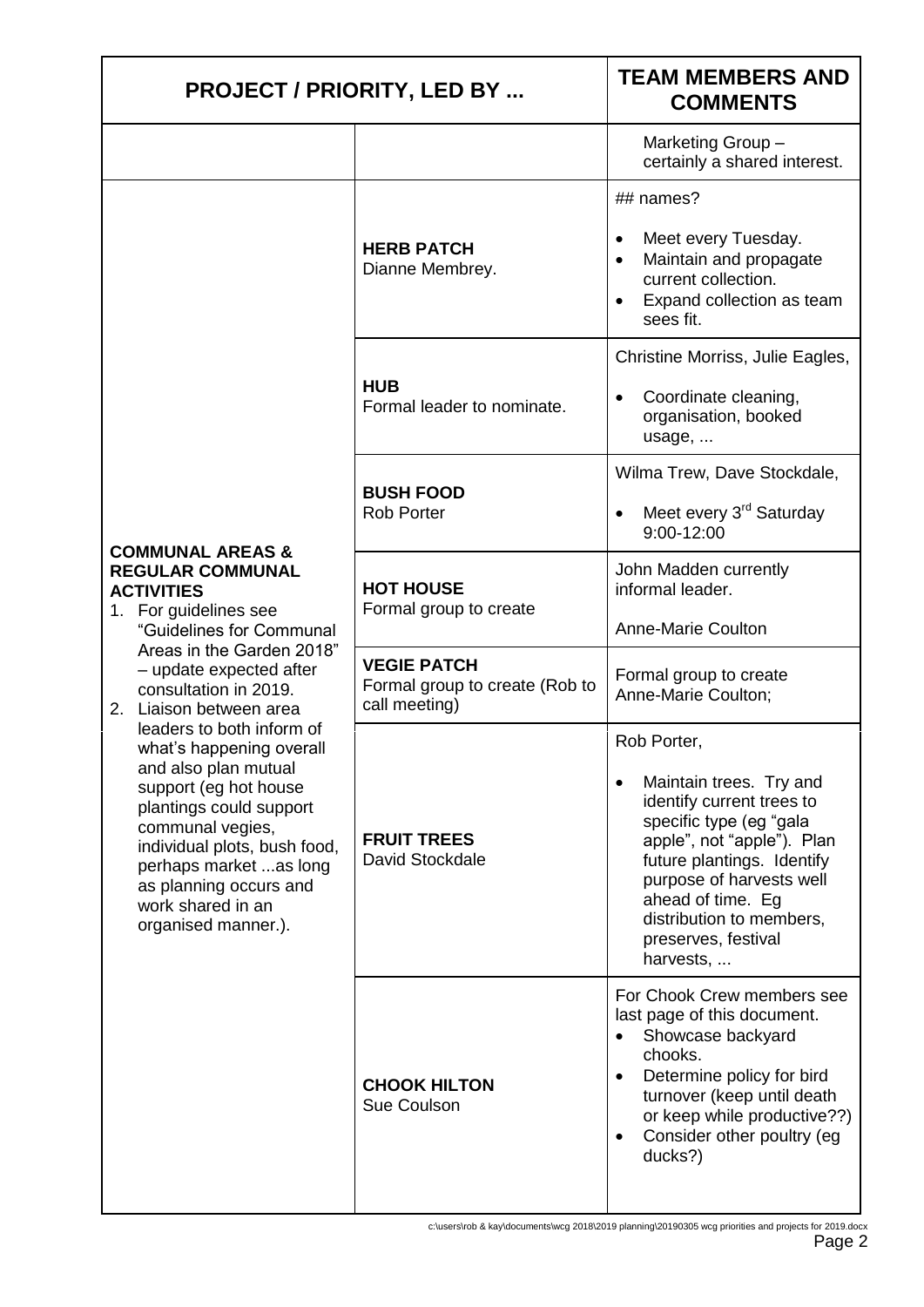| <b>PROJECT / PRIORITY, LED BY </b>                                                        |                                                                                                                                                                                                                                                                                                                                                                                                                                      | <b>TEAM MEMBERS AND</b><br><b>COMMENTS</b>                                                                                                                                                                                                                                                    |
|-------------------------------------------------------------------------------------------|--------------------------------------------------------------------------------------------------------------------------------------------------------------------------------------------------------------------------------------------------------------------------------------------------------------------------------------------------------------------------------------------------------------------------------------|-----------------------------------------------------------------------------------------------------------------------------------------------------------------------------------------------------------------------------------------------------------------------------------------------|
|                                                                                           |                                                                                                                                                                                                                                                                                                                                                                                                                                      |                                                                                                                                                                                                                                                                                               |
| <b>COMMUNAL AREAS &amp;</b><br><b>REGULAR COMMUNAL</b><br><b>ACTIVITIES</b><br>continued. | <b>COOKING / PRESERVES</b><br>Possible new community area<br>to formalise?.                                                                                                                                                                                                                                                                                                                                                          | Should there be some<br>formal recognition of this<br>part of our purpose to<br>expedite activity?<br>Has links to harvest from<br>$\bullet$<br>multiple areas as well as<br>possibly the market.                                                                                             |
|                                                                                           | <b>GENERAL WORKING BEES</b><br><b>&amp; SHARED MEAL</b><br>Garden Manager & Convenor<br>to roughly plan and advertise.                                                                                                                                                                                                                                                                                                               | All Garden Members.<br>1 <sup>st</sup> Saturday each month.<br>$\bullet$<br>9:00am-12:00noon<br>$\bullet$<br>Followed by a shared lunch<br>$\bullet$<br>for community area<br>workers provided by WCG.                                                                                        |
| <b>EVENTS</b><br>Committee with working<br>groups as needed.                              | Possibilities for 2019 or early 2020:<br>10 yrs since first earth shaping. April $7th$ – will gardens have<br>1.<br>produce to highlight as well?<br>2. Quarry $1^{st}$ sod incorporated into April $7^{th}$ .<br>3. Spring event? Based on seed & seedlings?<br>4. 2020 harvest (pumpkin?) festival planning.<br>5. Quarry opening (maybe linked to 4 above if not late 2019).<br>6. 2019 Xmas or summer soulstice event?<br>7. ??? |                                                                                                                                                                                                                                                                                               |
| <b>THE MARKET</b><br>Julie Eagles                                                         |                                                                                                                                                                                                                                                                                                                                                                                                                                      | Amanda Power, Christine<br>Morriss, Rob Porter, Peter<br>Jackman, Nick Kelson, Matt<br>Simpson, Kayleigh<br>Vanderwesthuizen, Geoff<br>Rollinson.<br>Weekly running /<br>coordination.<br>First season analysis.<br>$\bullet$<br>Planning for next season<br>WCG stall in 2019-2020<br>season |
| SPONSORSHIP, PARTNERSHIP AND FUNDRAISING<br>Maggie Dwyer                                  |                                                                                                                                                                                                                                                                                                                                                                                                                                      | Geoff Rollinson, Rob Porter,<br>Matt Simpson,<br>Need to decide if sponsorship /<br>partnership signs are going to<br>be a part of the Garden, eg at<br>the entrance.                                                                                                                         |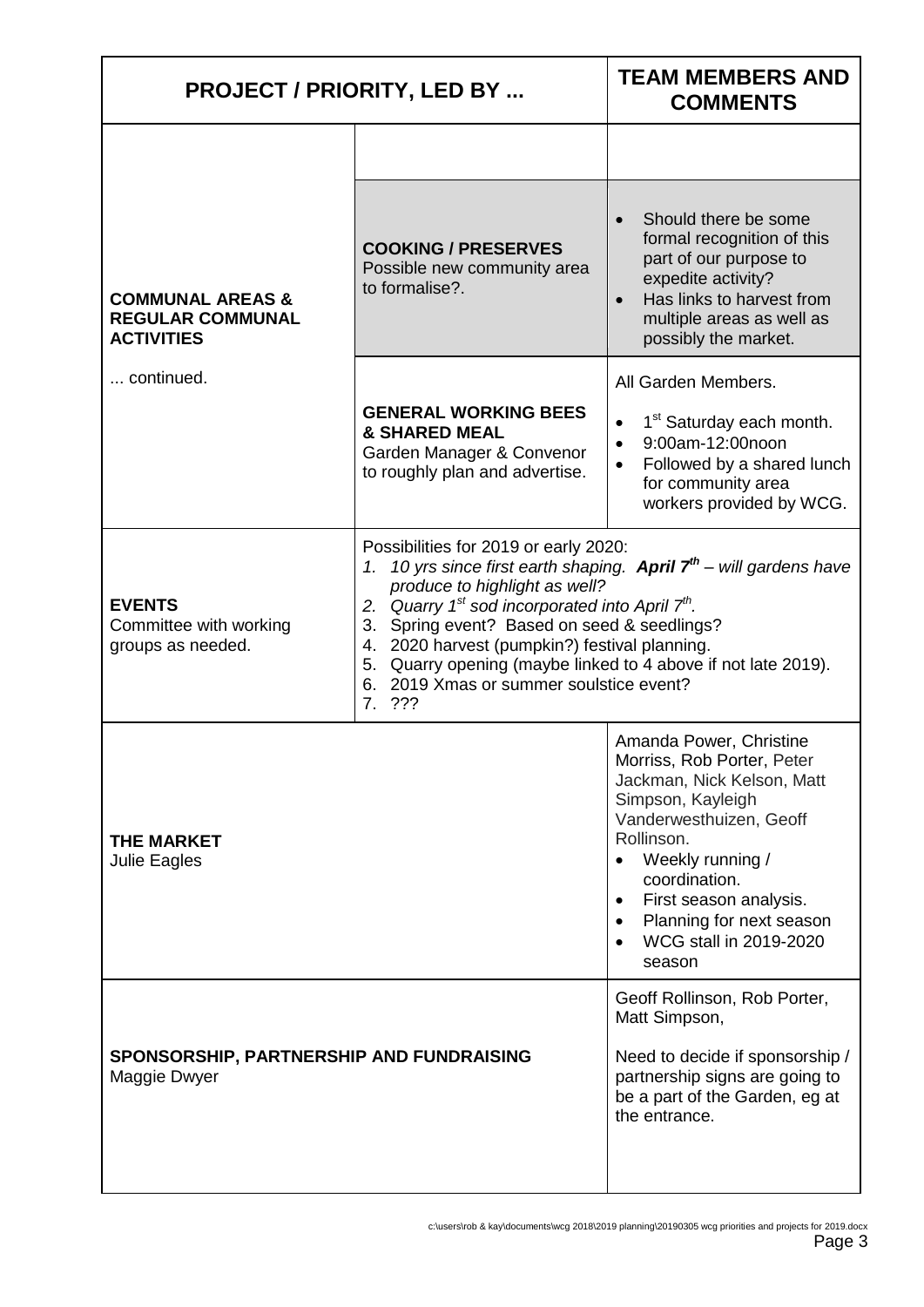| <b>PROJECT / PRIORITY, LED BY </b>                                                                            |                                                                                                                                                                                                                                                                                                                                                                                        | <b>TEAM MEMBERS AND</b><br><b>COMMENTS</b>                                                                                                                                                                                                        |
|---------------------------------------------------------------------------------------------------------------|----------------------------------------------------------------------------------------------------------------------------------------------------------------------------------------------------------------------------------------------------------------------------------------------------------------------------------------------------------------------------------------|---------------------------------------------------------------------------------------------------------------------------------------------------------------------------------------------------------------------------------------------------|
| <b>EDUCATION PROGRAM</b>                                                                                      | <b>SCHOOLS PROGRAM</b><br><b>Rob Porter</b>                                                                                                                                                                                                                                                                                                                                            | Sue Coulson, Dianne<br>Membrey.                                                                                                                                                                                                                   |
|                                                                                                               | <b>WORKSHOPS PROGRAM</b><br>Change mode of operation so<br>that professional presenters<br>(approached by WCG) are<br>hiring the space and doing own<br>bookings etc. They take profits<br>with perhaps a donation to<br>WCG as well as hire.<br>WCG supports volunteer<br>presenters as needed (eg co-<br>presenters; physical resources<br>like worksheets; taking<br>bookings; etc) | Dianne Membrey, Rob Porter.<br>Aim for weekends with<br>$\bullet$<br>Saturdays 2 & 4 (& 5) in<br>the month.<br>Mix of professional and in-<br>house presenters.<br>Field trips. Local gardens,<br>and maybe Werribee Park.<br>Anne-Marie Coulton; |
|                                                                                                               | <b>WCG GARDEN TOURS</b><br><b>Rob Porter</b>                                                                                                                                                                                                                                                                                                                                           | Di Membrey, Stocky,<br>As needed.                                                                                                                                                                                                                 |
|                                                                                                               | <b>CHILDREN IN THE GARDEN</b><br><b>Sue Coulson</b>                                                                                                                                                                                                                                                                                                                                    | Play based activities linked to<br>Market afternoons. Might then<br>be expanded in next market<br>season.                                                                                                                                         |
| <b>ART IN THE GARDEN</b><br>?? Under education?<br>Links to education, workshops, and stand-alone activities. |                                                                                                                                                                                                                                                                                                                                                                                        | No specific coordinator.<br>However may be able to<br>arrange some photographic<br>competitions and similar<br>events amongst members<br>through the events calendar.                                                                             |
| <b>SEED LIBRARY</b><br>Stocky to set up; usage up to members.                                                 |                                                                                                                                                                                                                                                                                                                                                                                        | Maggie Dwyer.<br>Stand alone area /<br>cupboard to facilitate seed<br>sharing (as per community<br>seed libraries)<br>Maybe provide envelopes<br>and maybe guidance on<br>seeds being "true" to type.                                             |
| <b>SUPPORT OTHER COMMUNITY GARDENS</b>                                                                        |                                                                                                                                                                                                                                                                                                                                                                                        | Port Fairy have been<br>$\bullet$<br>asking for help on FB.<br>Should we be offering?<br>Who would go? Can we<br>help in other ways (eg<br>seedlings?)<br>Other opportunities?                                                                    |

c:\users\rob & kay\documents\wcg 2018\2019 planning\20190305 wcg priorities and projects for 2019.docx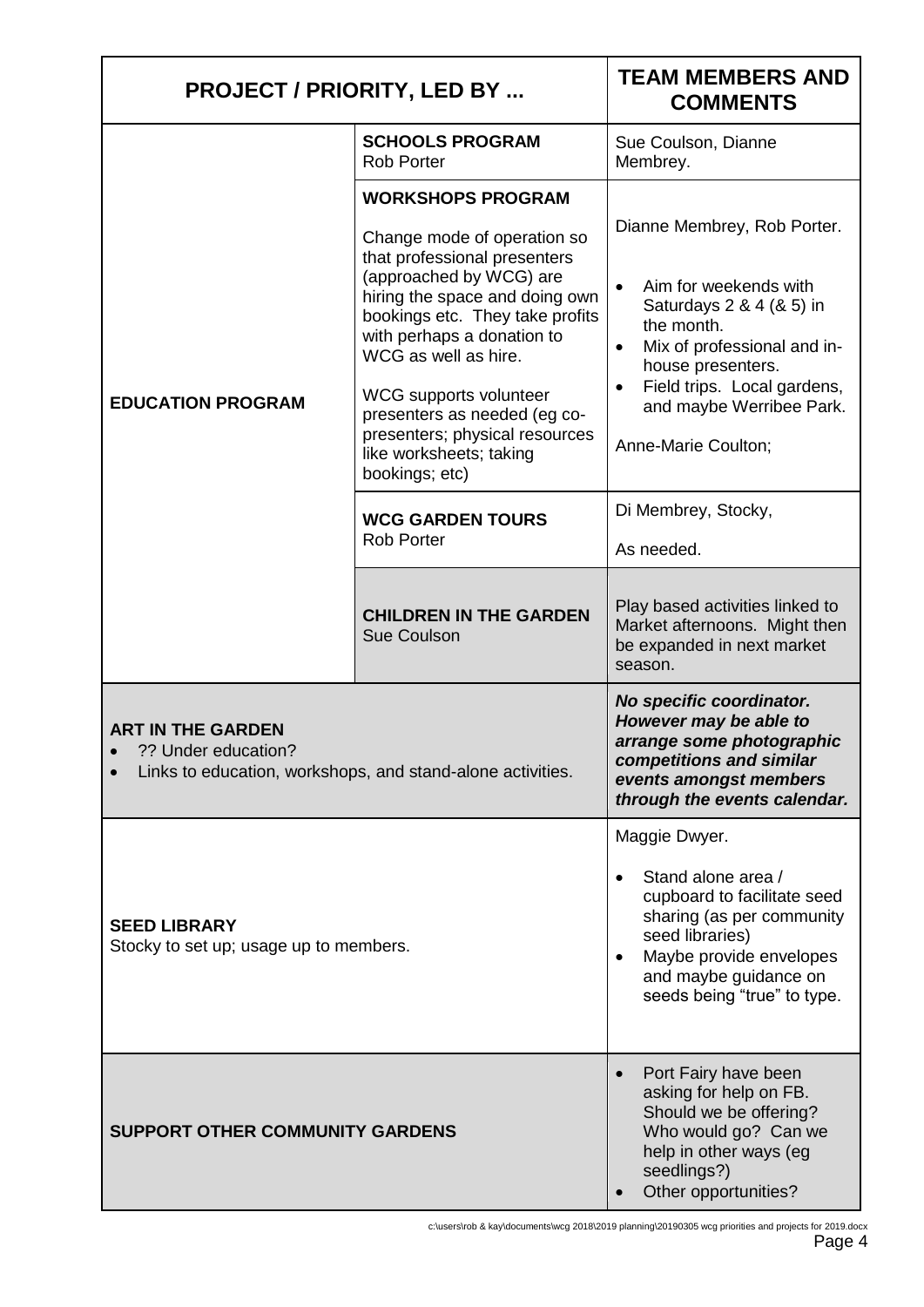| <b>PROJECT / PRIORITY, LED BY </b>           |                                                                                   | <b>TEAM MEMBERS AND</b><br><b>COMMENTS</b>                                                                                                                                                                                                                                                                                                                                                                                                 |
|----------------------------------------------|-----------------------------------------------------------------------------------|--------------------------------------------------------------------------------------------------------------------------------------------------------------------------------------------------------------------------------------------------------------------------------------------------------------------------------------------------------------------------------------------------------------------------------------------|
| <b>MARKETING AND</b><br><b>COMMUNICATION</b> | <b>ICT &amp; SOCIAL MEDIA</b><br><b>POLICY</b><br>Committee task.                 | <b>Actual Policy</b><br>Reasonable behaviour<br>guidelines for members in<br>public forums  or just on<br>our forums??<br>What platforms do we run?<br>o Website.<br>Dropbox archive.<br>$\circ$<br>Facebook multiple<br>$\circ$<br>accounts.<br>Instagram multiple<br>$\circ$<br>accounts?<br>o Survey Monkey.<br>Newsletter.<br>$\circ$<br>Mailchimp.<br>$\circ$<br>Who looks after what?<br>Central user name and<br>password register. |
|                                              | <b>WEBSITE DEVELOPMENT &amp;</b><br><b>MAINTENANCE</b><br><b>Rob Porter</b>       | Matt Simpson, Geoff Rollinson,<br>Developed in house or pay<br>$\bullet$<br>for professional?<br>Active archiving.<br>$\bullet$<br>Currency of information,<br>$\bullet$<br>including photos, policies<br>and minutes.<br>Links to social media<br>$\bullet$<br>pages.                                                                                                                                                                     |
|                                              | <b>SOCIAL MEDIA OVERVIEW</b><br>Need a coordinator                                | Just what pages are we<br>running?<br>Who is coordinating each<br>one vs who is contributing?<br>(actual decision, not "drift").<br><b>Facebook Garden</b><br>$\circ$<br>Instagram Garden<br>$\circ$<br><b>Facebook Market</b><br>$\Omega$<br>Instagram Market<br>$\Omega$                                                                                                                                                                 |
|                                              | <b>NEW MEMBER PACK,</b><br><b>WELCOME &amp; INDUCTION</b><br>Committee oversight. | New member pack -<br>Secretary.<br>New member welcome -<br>Secretary.<br>$\circ$ Visual flyer on ways<br>to get "into" the<br>garden quickly.<br>Induction - OHS Officer.<br>Plots coordinated via<br><b>Treasurer and Garden</b><br>Manager (involve<br>Convenor with any issues).                                                                                                                                                        |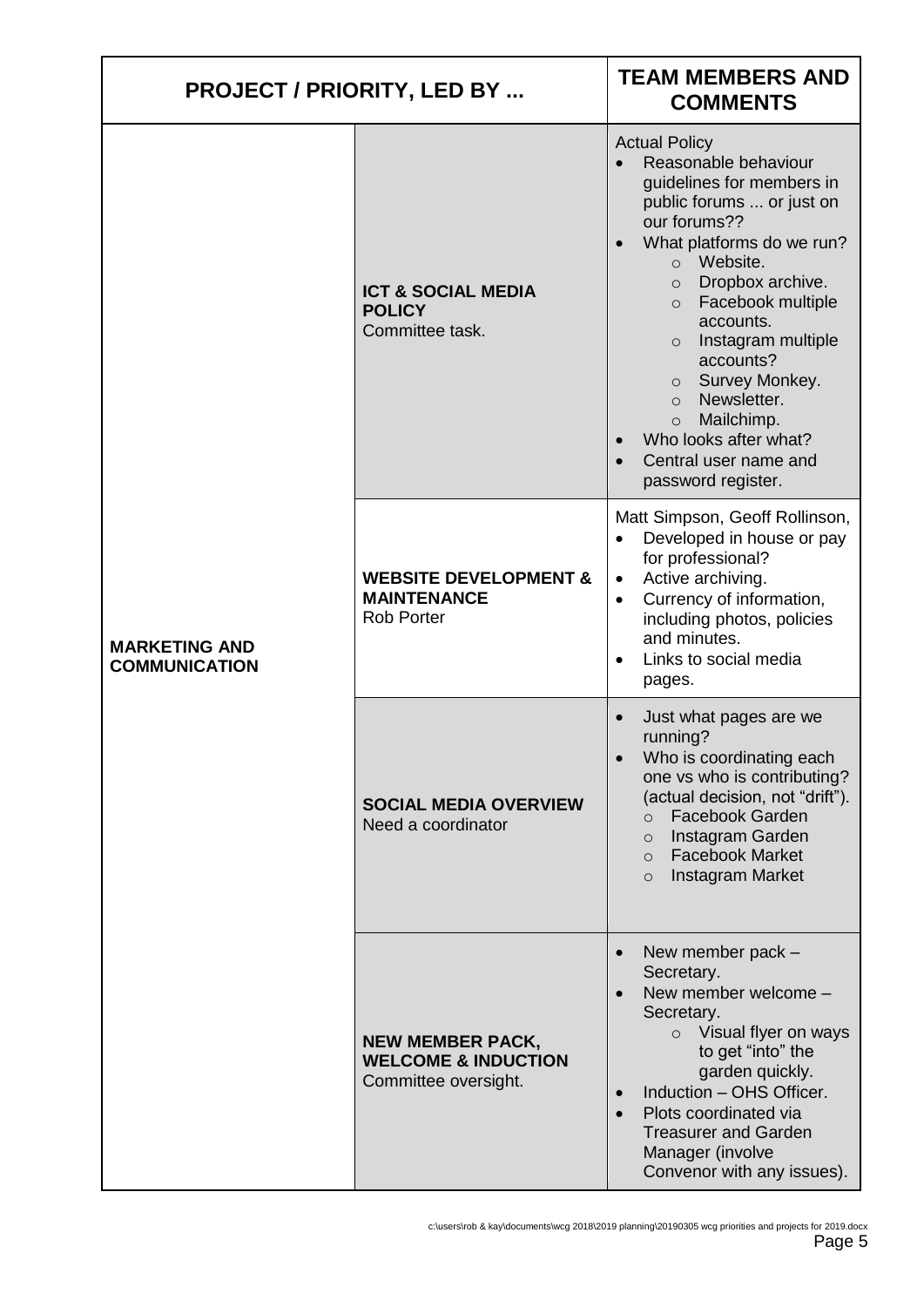| <b>PROJECT / PRIORITY, LED BY </b>                                                       |                                                                   | <b>TEAM MEMBERS AND</b><br><b>COMMENTS</b>                                                                                                                                                                                                                                                       |  |
|------------------------------------------------------------------------------------------|-------------------------------------------------------------------|--------------------------------------------------------------------------------------------------------------------------------------------------------------------------------------------------------------------------------------------------------------------------------------------------|--|
| <b>ANNUAL FINANCIAL AND</b><br><b>LEGAL ACCOUNTABILITY</b><br><b>Committee Executive</b> | <b>ANNUAL PROGRAM</b><br><b>BUDGET</b><br>Convenor and Treasurer. | Developed once priority list<br>finalised (ie we drop any<br>that members don't add<br>names to).<br>Program budgets match<br>allocated funds to areas.<br>Program budget policy /<br>explanation for team<br>leaders?<br>Policy around additional<br>income raised by sub-<br>groups in Garden. |  |
|                                                                                          | <b>MANDATED REPORTS</b><br>Secretary and Treasurer.               | <b>Consumer Affairs</b><br>$\bullet$<br>(incorporation requirement)<br>Annual Report (CA &<br>members)<br>BAS?<br>$\bullet$                                                                                                                                                                      |  |
|                                                                                          | <b>GRANT APPLICATIONS</b>                                         | As opportunities arise.                                                                                                                                                                                                                                                                          |  |
|                                                                                          | <b>SUSTAINABLE FUTURES</b><br><b>RESEARCH</b>                     | Committee                                                                                                                                                                                                                                                                                        |  |
| <b>REVISIT RECENT</b><br><b>RESEARCH FOR IDEAS</b><br><b>AROUND DEVELOPMENT</b>          | <b>WEED CONTROL</b><br><b>RESEARCH</b>                            | Quarry group                                                                                                                                                                                                                                                                                     |  |
|                                                                                          | ???                                                               |                                                                                                                                                                                                                                                                                                  |  |
| <b>FUTURE DEVELOPMENT</b><br><b>MEDIUM TERM LOOK</b>                                     | <b>AREA WEST OF THE</b><br><b>QUARRY</b><br>Committee & members   | Might only get a group set up<br>in late 2019.<br>Expansion area with<br>several possibilities.<br>Urban farm<br>Bush food<br>$\circ$<br>o Espalier orchard<br>o Additional plots if<br>pressure on<br>numbers remains.<br>$\circ$<br>$\ddotsc$                                                  |  |
|                                                                                          | <b>GARDEN CONSULTANCY</b>                                         | As WCG gets better known<br>and more exposure in<br>community, other<br>organisations are starting to<br>ask for guidance. Some<br>should be done as a good<br>community citizen (eg SDS).<br>However there is potential for<br>paid consultancy from some<br>other organisations.               |  |
|                                                                                          |                                                                   |                                                                                                                                                                                                                                                                                                  |  |

c:\users\rob & kay\documents\wcg 2018\2019 planning\20190305 wcg priorities and projects for 2019.docx